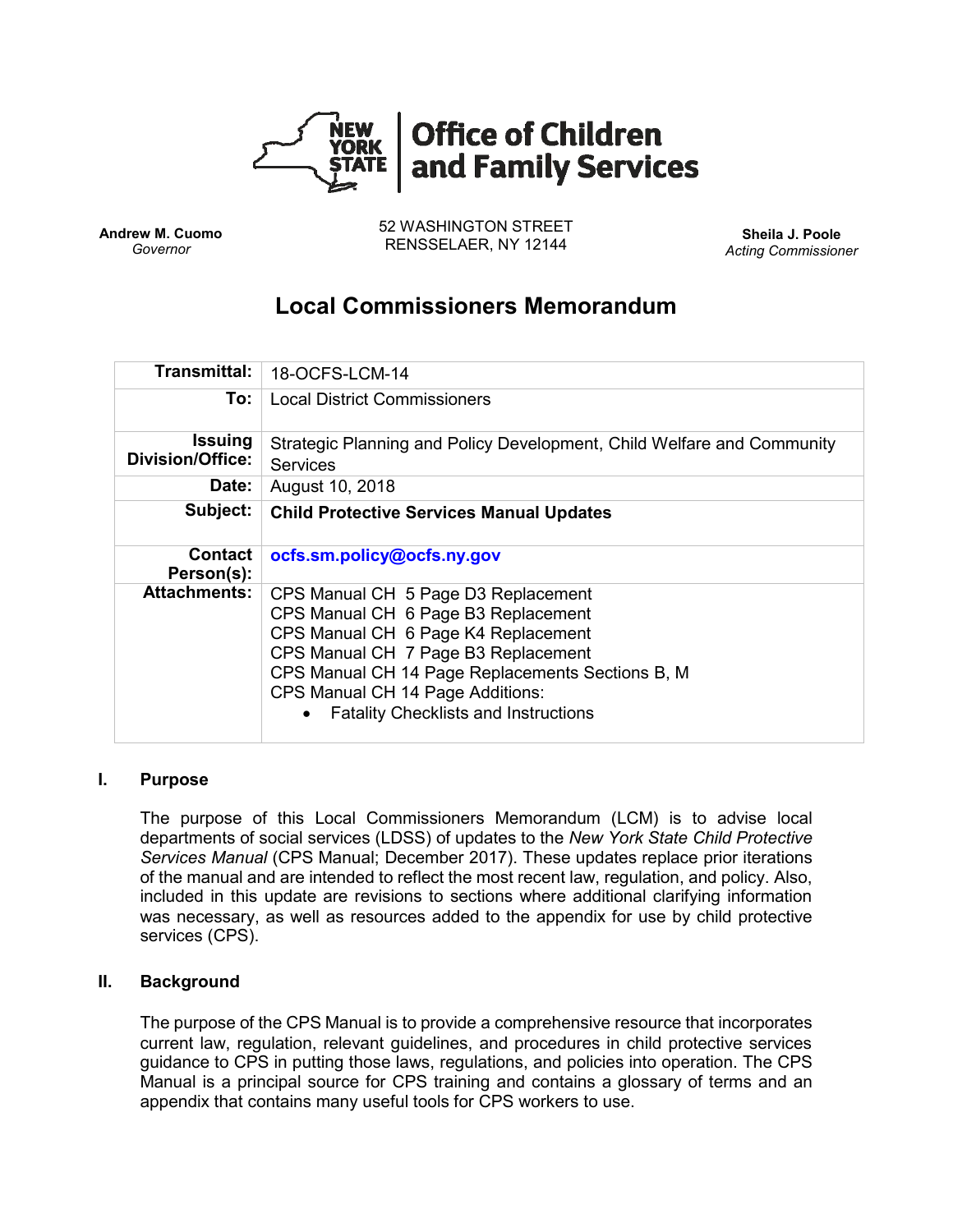The CPS Manual was revised and published on December 22, 2017. The 2017 version includes improvements in formatting, organization, and use of plain language make it useful. Its structure now follows the flow of a CPS case to enhance its utility. It also expands chapters to reflect areas of growth in practice, and it adds new information related to Family Assessment Response.

Recognizing the importance of providing regular, updated information to the field, the New York State Office of Children and Family Services (OCFS) is providing "real time" page replacements for the CPS Manual. Each page replacement will have the date of the replacement on the page footer. Where appropriate, new text is highlighted and deleted text is shown as strikethrough text in each page replacement. At the end of each calendar year, all edits to the manual will be finalized and a new version will be issued for the subsequent calendar year. All prior versions of the manual will be archived and will be available on the OCFS intranet and internet pages.

The attached documents represent the first set of revisions to the manual. They include page replacements for the following chapters:

- **Chapter 5:** Family Assessment Response
- **Chapter 6:** Child Protective Services Investigations
- **Chapter 7:** Investigation in Foster Homes and Child Day Care Programs
- **Chapter 14:** Appendices

#### **III. Program Implications**

The most current version of the manual when using it as a resource. All prior versions of the manual will be archived and maintained on the OCFS website. Specific page replacements in this update include:

#### Chapter 5: Family Assessment Response

• *FAR chapter correction - Section D, page D-3*

#### Chapter 6: Child Protective Services Investigations

- *Face-to-face contacts clarification - Section B, page B-3*
- *Protocol for reports on fatalities – Section K, page K-4*

#### Chapter 7: Investigation in Foster Homes and Child Day Care Programs

• *Clarification regarding CPS reports in Foster Boarding Homes - Section B Page B-3*

#### Chapter 14: Appendices

- *KinGap Relative Model Notification Letter - Section B Page B-7*
- *Parent of Sibling Model Notification Letter – Section B Page B-9 (also available in Spanish)*